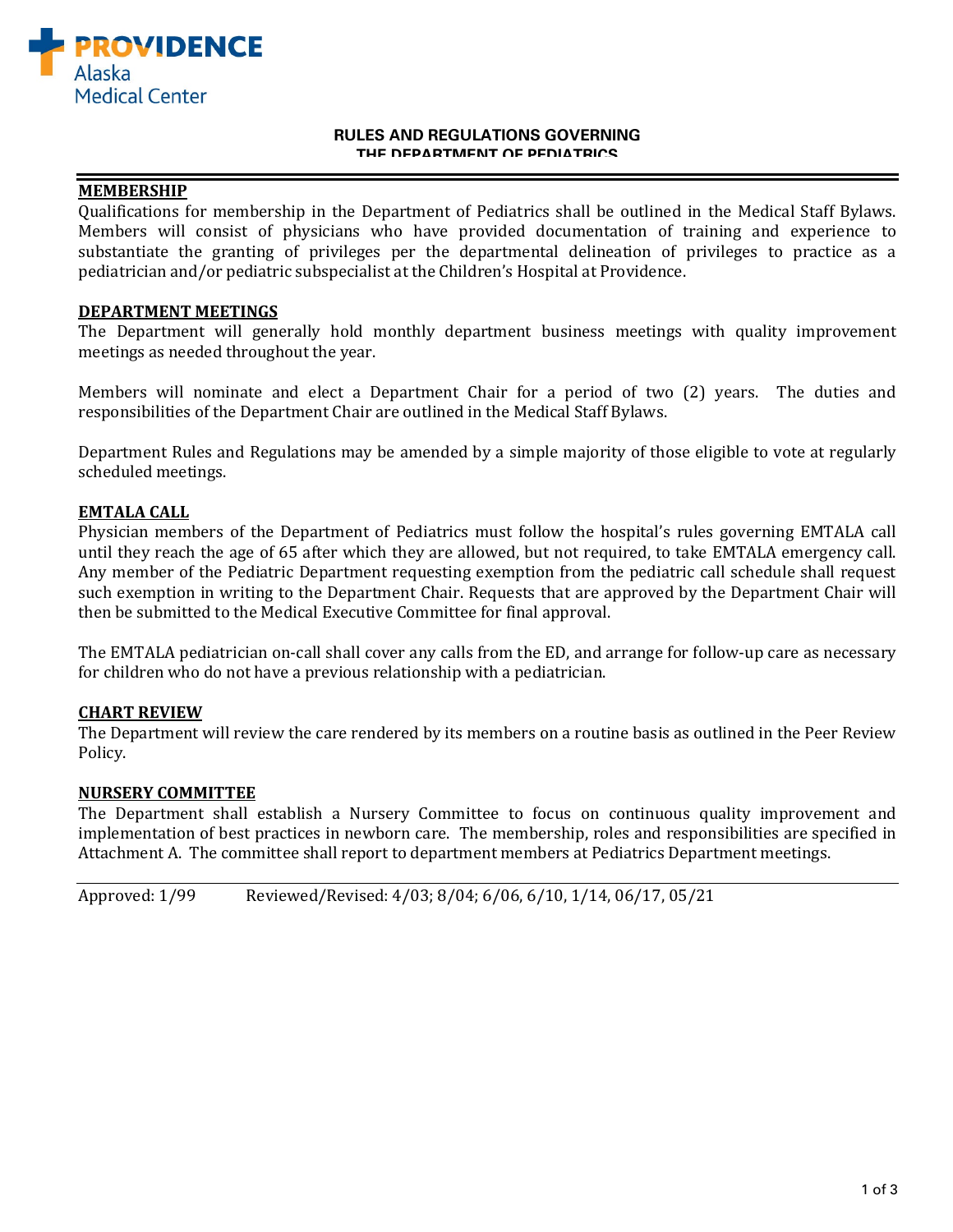# **NURSERY COMMITTEE**



## **Mission Statement**

The mission of this committee is to work in a setting where:

- Communication is open and honest
- We have a shared voice for our practice
- We are empowered and accountable

## **Vision Statement**

To provide a forum where care providers can openly communicate and collaborate to bring about continuous quality improvements founded in evidence-based practice for newborn care.

## **Purpose**

In January 1995, the maternity center moved to changing the model of care from nurses who cared for mothers and newborns separately to couplet care. In an attempt to provide consistency, standardize newborn care and utilize best practices, physicians formed the nursery committee as a communication and problem-solving forum.

The ongoing purpose of the committee is to be focused on continuous quality improvement and implementation of best practices in newborn care.

# **Scope/Functions/Objectives**

Scope: After careful consideration of all evidence-based information, this group will seek out key stakeholders and solicit feedback in order to develop and update policies, procedures and practices surrounding newborn care.

## **Specific Functions/Critical Objectives:**

- Establish consistent standards for newborn care.
- Open and honest forum for communication.
- Maintaining collaborative relationships between Pediatric, Family Practice & Nursing Departments
- Upholding evidence-based practice surrounding newborn care.
- Continuous ongoing quality improvement strategic planning for training, education and communication of changes.
- Support and sustainability of quality improvement initiatives.

# **Council Membership – Roles & Responsibilities**

Participants/Membership – Standing membership is defined as:

- Two representatives from Pediatric Department group
- NICU Medical Director
- One representative from Family Practice Medicine group
- One Nurse Practitioner or Advanced Practice Nurse
- Mother/Baby Clinical Manager

Rules and Regulations Governing the Department of Pediatrics **2** of 3